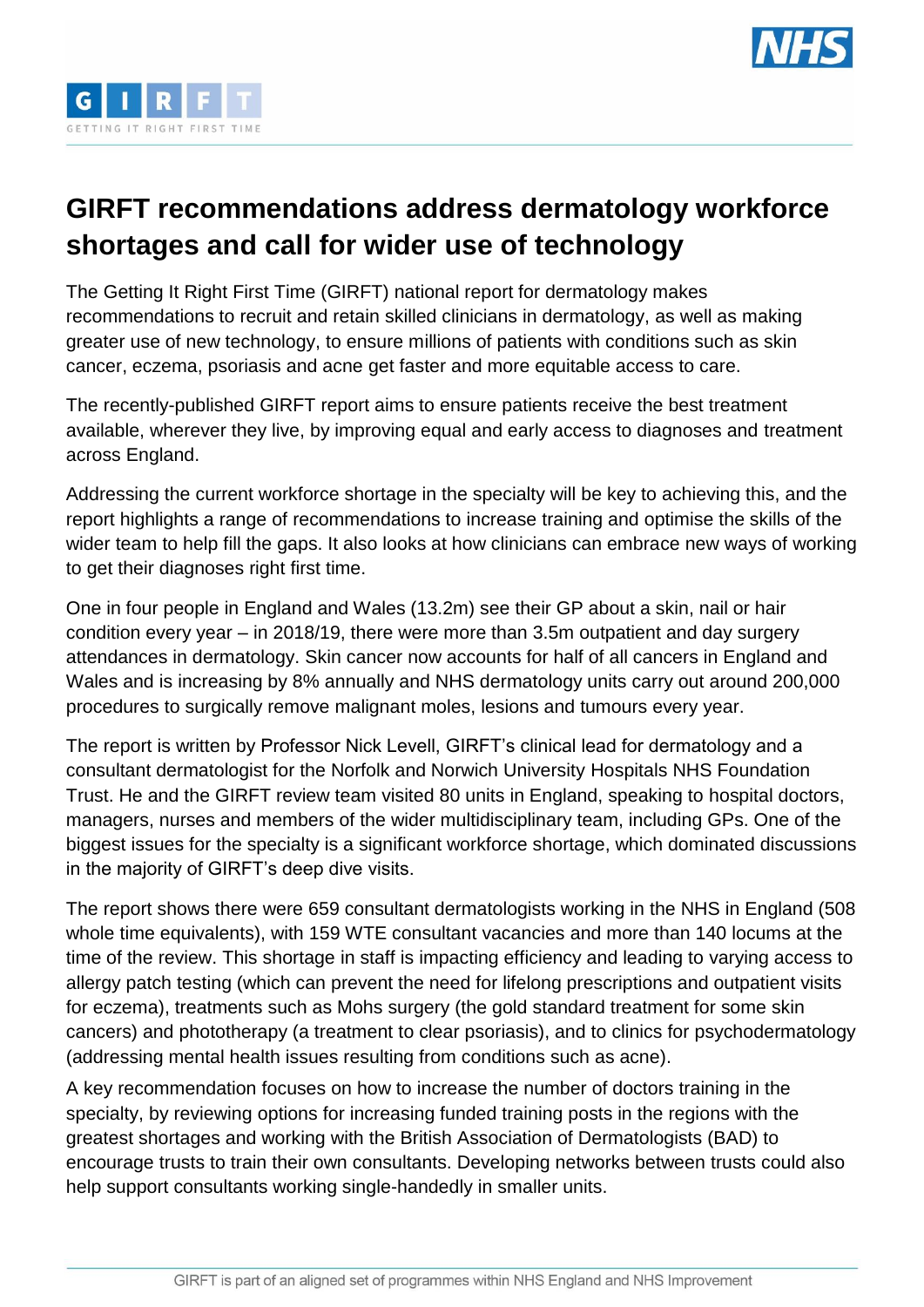



The report also recommends improving the training and function of the whole multidisciplinary team to improve patient care and reduce locum costs. Suggested measures include training dermatology nurses as specialist nurses and nurse consultants, as well as better training opportunities for GPs and pharmacists, who are often the first point of contact for patients.

More efficient use of NHS resources can be achieved by encouraging the uptake of digital technology. The COVID-19 pandemic saw rapid innovation in dermatology to meet the challenge of offering diagnoses and treatment in a remote setting, through teledermatology and telephone and video consultations, and the report urges guidance and protocols for developing this further. For example, if all providers could now reach a target of 5% for telephone followups, £3.2m could be saved and fewer patients would need to visit hospital.

Overall, the report identifies opportunities to improve the patient experience through establishing more equitable access to treatment, fewer admissions and fewer repeat visits. This in turn will reduce the costs of common procedures and free up between £20m and £35.5m of NHS money through measures such as:

- Reducing outpatient follow-ups £14.6m
- Reducing did not attend (DNA) rates  $-$  £9.1m
- Increased use of telephone consultations £3.2m

## **Report recommendations**

- 1. Increase the number of people training in dermatology.
- 2. Develop regional or sub-regional strategic plans for sustainable partnerships between local trusts to eliminate single-handed working and support smaller units.
- 3. Optimise the training and function of the whole dermatology multidisciplinary team to deliver better care across settings and reduce locum costs. Develop a clinic structure to support this.
- 4. Ensure there is a clear and consistent delineation between day case and outpatient skin cancer surgery activity taking place dermatology. This should apply to other specialties treating skin cancer. Funding arrangements should reflect this to support surgery in the most appropriate and efficient setting.
- 5. Address unwarranted variation in follow-up rates, reduce unnecessary follow-ups, reduce DNAs and ensure that patients see an appropriately trained person in the right setting to receive the right diagnosis and treatment first time.
- 6. Improve care continuity and governance for NHS and non-NHS patients.
- 7. Improve equitable access to high-quality Mohs surgery that meets national standards for patients with complex skin cancers.
- 8. Reduce the likelihood of wrong-site skin cancer surgical never events.
- 9. Develop Clinical Threshold Policies for benign and cosmetic conditions management.
- 10.Improve access to dermatopathology.
- 11.Improve access to, and quality of, allergy patch testing services.